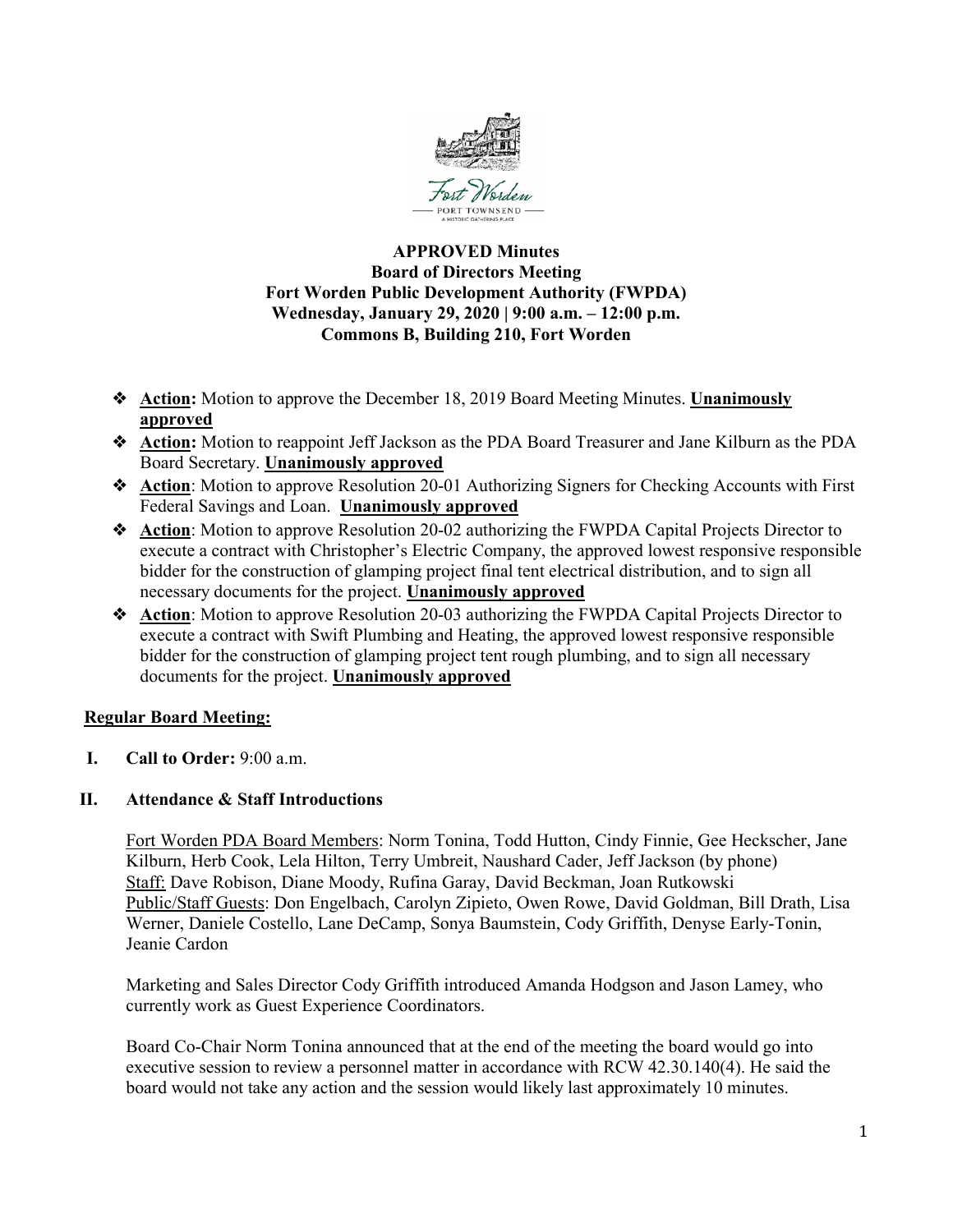### **III. Partner Presentation: Port Townsend School of Woodworking (PTSW)**

PTSW Executive Director Heron Scott shared a PowerPoint presentation about the school's history, offerings, and plans for the future. (See the presentation at fortworden.org/category/pda-documents.) Scott began serving as the executive director on November 1st, 2019. After growing up in Alaska, Scott attended the Northwest School of Wooden Boatbuilding. His previous work with nonprofits includes serving as Executive Director of the Steamer Virginia V Foundation. PTSW's mission is to inspire a lifelong passion for craftsmanship through education in woodworking and traditional building trades. During the presentation, Scott noted that enrollment continues to grow following a dip in 2017, and income from tuition has grown dramatically. The school offers four types of classes: skill-specific, project-specific, instructor-specific, and sequential furniture intensives. Scott said many of the school's students are from Port Townsend, the Peninsula, and the I-5 corridor, and visiting instructors attract students from around the country. Scott said the school's organizational planning is focused on strategic planning, working on ways to optimize their Fort Worden campus location, and building organizational infrastructure. Board members and Scott talked about housing challenges for the school's residential programming, both on campus and in the Port Townsend area. Scott said their students don't stay on campus, and he is hoping to find ways that the school can optimize their campus location, including strategic partnerships with other campus partners.

### **IV. Correspondence**

See board packet on the website for PDA-related articles and communications.

### **V. Consent Agenda**

Review and approval of regular Board meeting minutes, December 18, 2019 **Action:** Motion to approve the December 18, 2019 Board Meeting Minutes. **Unanimously approved**

### **VI. Nomination and Election of Board Treasurer and Secretary**

Tonina noted that the shift from a chair model to a co-chair model happened last month, and the board still needs to affirm its treasurer and secretary roles.

**Action:** Motion to reappoint Jeff Jackson as the PDA Board Treasurer and Jane Kilburn as the PDA Board Secretary. **Unanimously approved**

#### **VII. Review and Discussion of Financials**

#### **A. Staff Report**

Chief Financial Officer Diane Moody provided an overview of financial reports regarding capital improvement projects, December revenue, year-end revenue and expenses to budget, and the year-end balance sheet (see board packet). She noted that the budget was amended in April 2019, and staff have been working on controlling costs. Creative efforts to increase revenue were successful, but there were challenges with costs in the areas of personnel, building repairs, and utilities, she said. Net revenue at year-end was approximately -\$274,500.

### **B. Board Discussion**

Board members and Moody talked about personnel and other expenses that exceeded the budget. Moody said emergency repair needs led to increased personnel costs in the facilities department, and some scheduling issues in the food and beverage department also contributed to personnel expenses exceeding budget. Board Treasurer Jeff Jackson said it's important for everyone to understand that work is underway to analyze the differences between the revenues and expenses that hospitality generates and how much of those earnings, if any, are spent on facility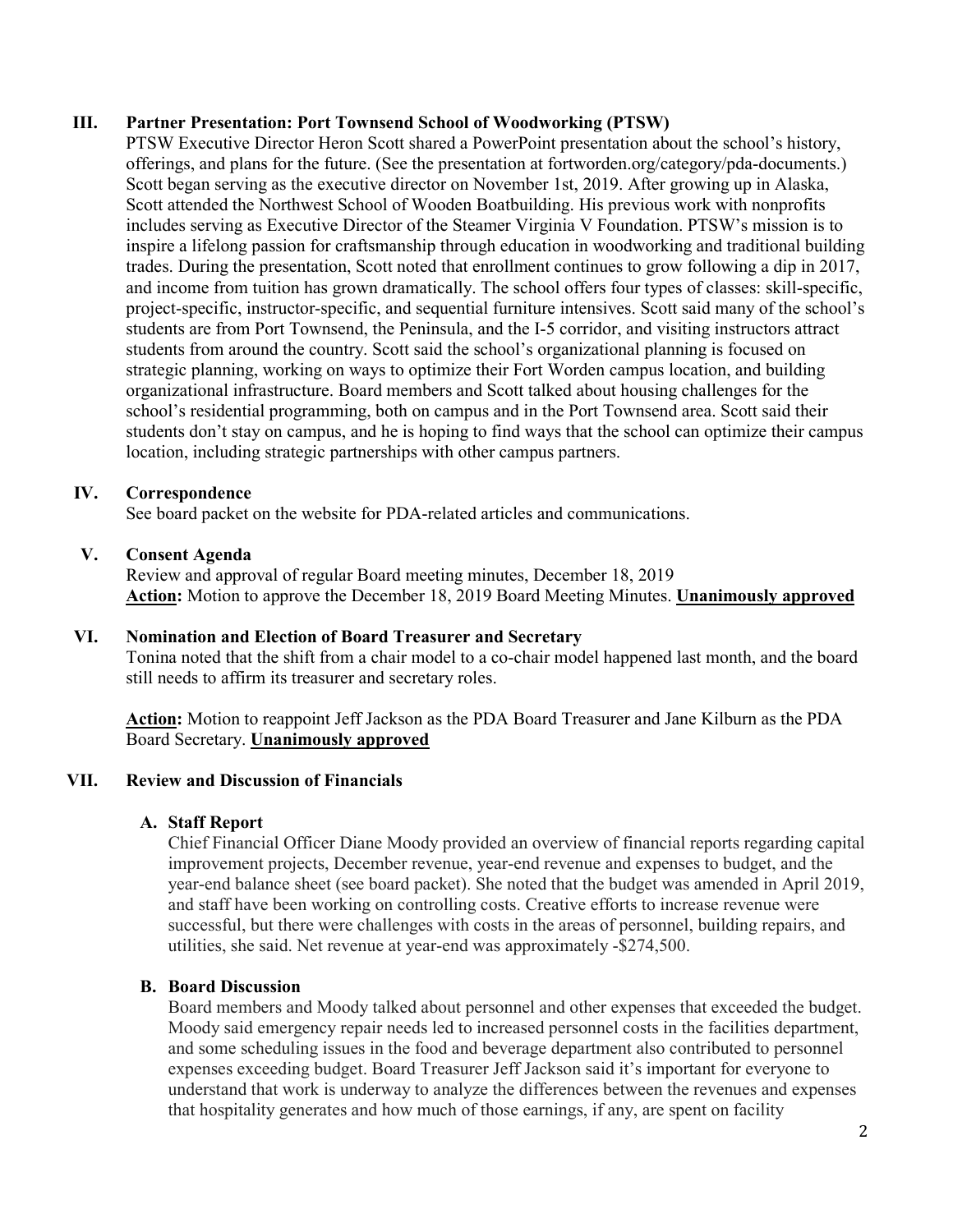maintenance. He said hospitality activity is generally doing well, but the PDA is taking on facility maintenance costs that are becoming overwhelming, and this context is important to keep in mind for the 2020 budgeting process. Executive Director Dave Robison noted the need to build a reserve for emergency maintenance needs.

Moody said the negative net revenue for capital improvement projects is primarily due to the debt taken on for major projects and the wait for reimbursable grant funds that come through when projects are complete. Board member Naushard Cader recommended that the PDA capitalize the value of the capital improvements that it makes. Moody said the way the capital improvements are accounted for are in accordance with the State Auditor's position, and before any changes are to be made to financial reporting of these activities she would like the Board to review that position. Jackson said two board members will be consulting with finance staff to consider new ideas for achieving a balanced budget for 2020 and create a template for a three-year operating plan. Board member Cindy Finnie asked Moody to begin providing a rolling forecast on a monthly basis to help lead to quick adjustments when needed. Tonina thanked Moody and the finance team for their work.

#### **VIII. Draft 2020 Operating and Capital Fund Budget Review**

#### **A. Staff Report**

Moody and Finance Director Sonya Baumstein provided an overview of the PDA's financial history from 2015 to 2019. Baumstein said that while gross revenue is increasing, net revenue has declined due to factors that include taking over campus maintenance from State Parks, increased costs in food and beverage, and minimum wage increases. The presentation included a look at the draft 2020 Hospitality Services and Capital Improvement Project budgets and underlying changes that are either planned or predicted for revenues and expenses, including revenue loss from the temporary closure of NCO and Officers Row units while State Parks water and sewer work is underway. Several efforts to offset this, including glamping coming on line and other increased revenue and decreased expenses, were noted. Other potential budget changes include reallocating all facilities personnel, except for grounds staff, to the capital budget for funded capital improvement projects.

#### **B. Board Discussion**

Jackson noted that the PDA has improved and stabilized operations over its five years, reflected by the increased revenues, but ongoing facilities maintenance is growing at a pace that dwarfs revenue growth. He said this challenge has become clearer. Board members and staff talked about trends for accommodations revenue, residential partner and group housing rates, food and beverage financial activity, and meal plan pricing, as well as strategies for creating a balanced budget. Moody noted that current steps include operating on a skeleton crew and a thorough review of all expenses. It was noted that the hospitality budget could break even if facilities personnel expenses are shifted to the Capital Improvement Projects budget, but the overall budget deficit with facilities maintenance included in this first draft budget is estimated at more than \$500,000. Board Secretary Jane Kilburn encouraged a creative approach to reducing personnel costs. Kilburn expressed interest in hearing about the lessons learned from 2019 that have shaped budget planning. She asked staff to consider how to communicate financial challenges with other stakeholders. Robison said information sharing is already happening through the Fort Worden Collaborative process, and he also has invited State Parks to participate. Robison also is having conversations with State Parks and City of Port Townsend officials about costs that could be shared as part of their respective partnership agreements. Robison also noted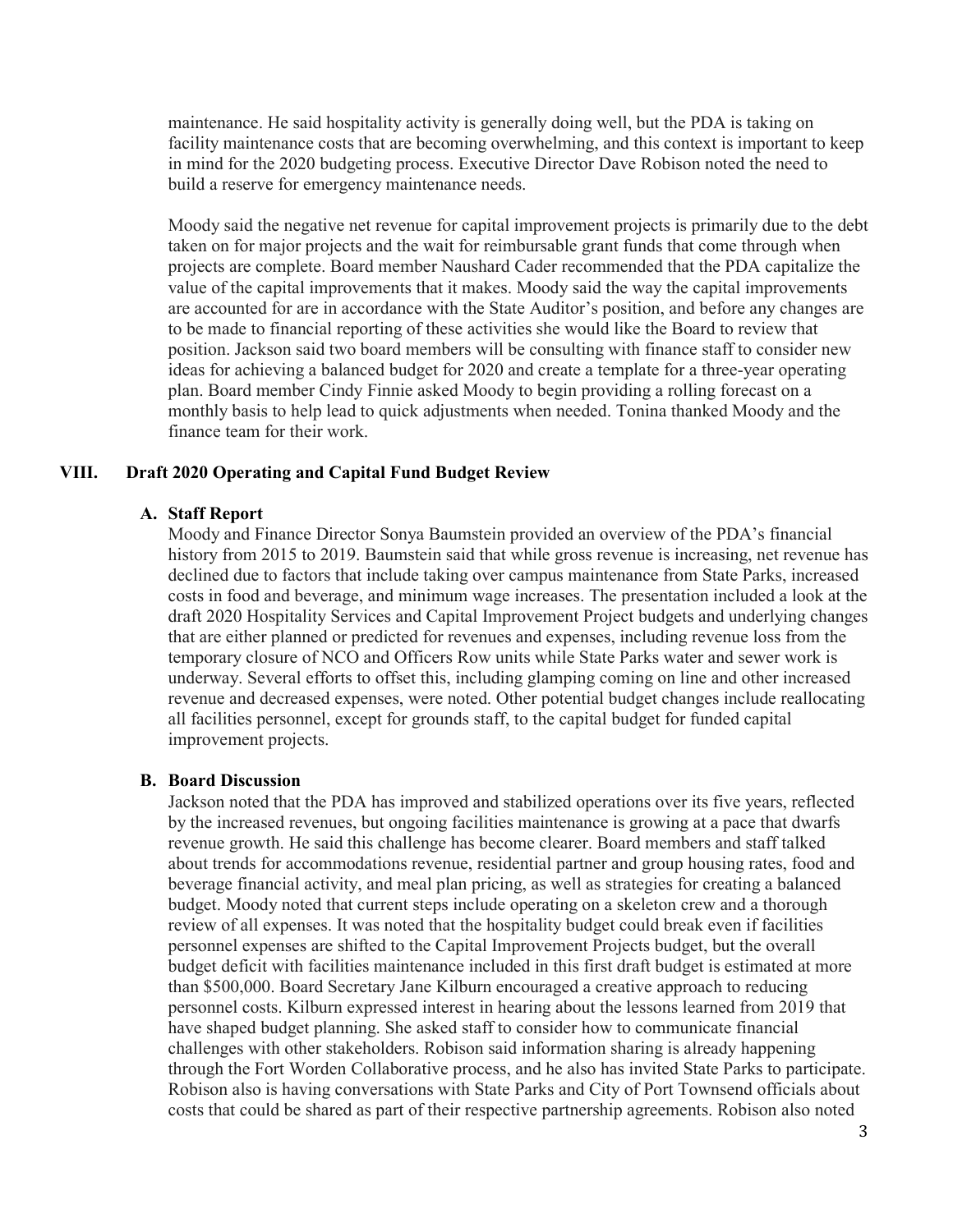that charges for partner services are deeply discounted, and a gradual shift is needed. When asked if State Parks is concerned about partner lease rates being low, he said Parks leaders expressed surprise that they are still well below the appraisals State Parks conducted in 2010 and 2011. Robison said State Parks was working to get partners to market rate rents when the PDA took over managing the campus. Board member Lela Hilton said the spirit of the January Fort Worden Collaborative gathering was about getting information on the table. She said participants became more committed and engaged after understanding more about the financial situation and are interested in developing creative solutions.

# **IX. Resolution 20-01 Authorizing Signers for Checking Accounts with First Federal Savings and Loan**

### **A. Staff Report**

Robison said the updated list of signers requires board approval, and the primary change is the addition of Kilburn and Board co-chair Todd Hutton to replace board member Gee Heckscher, who no longer serves at the board's vice chair.

### **B. Board Discussion**

Action: Motion to approve Resolution 20-01 Authorizing Signers for Checking Accounts with First Federal Savings and Loan. **Unanimously approved**

### **X. Glamping Project Update and Resolution 20-02 Authorizing Contract for Glamping Tent Electrical Distribution**

### **A. Staff Report**

Robison said the PDA was able to seek bids from a select list of contractors due to the project value. Christopher's Electric Company was the approved lowest responsive responsible bidder.

#### **B. Board Discussion**

**Action**: Motion to approve Resolution 20-02 authorizing the FWPDA Capital Projects Director to execute a contract with Christopher's Electric Company, the approved lowest responsive responsible bidder for the construction of glamping project final tent electrical distribution, and to sign all necessary documents for the project. **Unanimously approved**

#### **XI. Resolution 20-03 Authorizing Contract for Glamping Tent Rough Plumbing**

### **A. Staff Report**

Robison reviewed the motion with the board.

#### **B. Board Discussion**

**Action**: Motion to approve Resolution 20-03 authorizing the FWPDA Capital Projects Director to execute a contract with Swift Plumbing and Heating, the approved lowest responsive responsible bidder for the construction of glamping project tent rough plumbing, and to sign all necessary documents for the project. **Unanimously approved**

#### **XII. Staff Report**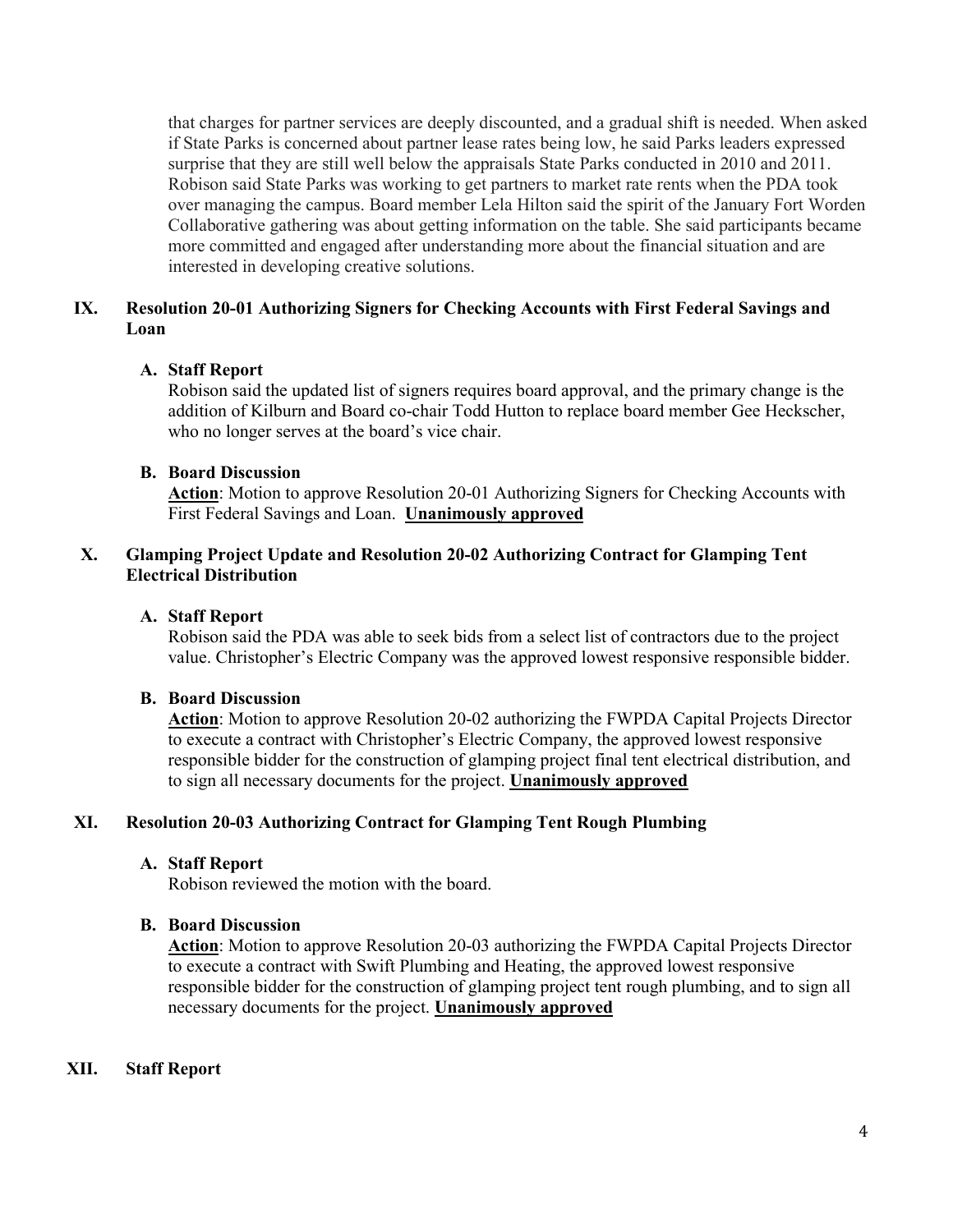#### **A. Current Construction Projects and Major Repairs**

Capital Projects Director David Beckman provided information about State Parks' projects happening on campus. Phase one water and phase two sewer infrastructure work around NCO Row has begun, and the contract established an April 30th completion date, Beckman said. However, the State has granted contractors a one-week extension, and Beckman said other delays may happen. He said he will continue to monitor the project for their impact on spring events and the opening of Glamping units. Beckman also reported that State Parks went to bid for replacing the Coast Artillery Museum's roof. Work on the building (201) will begin soon, he said. Meanwhile, last summer's sewer work has led to sewer issues at Madrona MindBody, and the State is addressing the issues, he said.

Beckman also reported on projects led by the PDA. The crew working on Glamping is almost fully staffed and they have completed the first tent, he said. Hutton noted how luxurious and spacious the tent is. Beckman said Makers Square work continues to progress on track and the current focus is the installation of slate roofing and work on the basement space for KPTZ. Beckman said staff will begin permitting work over the next few weeks for a project to convert a wing of building 203 into seasonal workforce housing. Robison announced that the Department of Archaeology and Historic Preservation recently awarded a \$70,000 grant for the project; a Jefferson County public infrastructure grant also is providing \$150,000 for the project. Beckman also has met with the fire marshal to talk about alarm needs and improvements on campus. Meanwhile, staff is close to finalizing the proposed 10-year capital plan and annual campus maintenance request list, he said.

#### **B. Makers Square Update**

Robison provided a brief report on funding for Makers Square. He said staff are working with State-level grant agencies to address issues that are preventing contracting for the awarded funds. Because the focus is on this work in order to stay on track with the completion date, staff don't yet have additional information about revisions to the Request for Proposals process for potential tenants, Robison said.(my notes say that the R

#### **C. Marketing and Sales Update**

Marketing and Sales Director Cody Griffith provided a brief report, noting the board's desire for a quarterly overview of marketing and sales efforts. She said much of the department's focus in January has been on preparing for the launch of Maestro, the new software the PDA will begin using to improve property management efforts. Other work includes developing marketing for Glamping. Griffith said a wait list is already growing, and the department is ready to begin bookings when the opening date is firm. Media activity has included visiting international travel writers, and Fort Worden being listed first in a Seattle Times article about corporate retreats, she said. Members of the team will be speaking at the Washington Association of Festivals and Events conference.

#### **D. Events Update**

Robison summarized current planning efforts for this year's major events. The planning team for a 4th of July event is working on sponsorships and determining whether a fireworks show could be supported, he said. The events team also is working with Seattle Theater Group (STG) on contract details for another summer event and more information should be ready in February, he said.